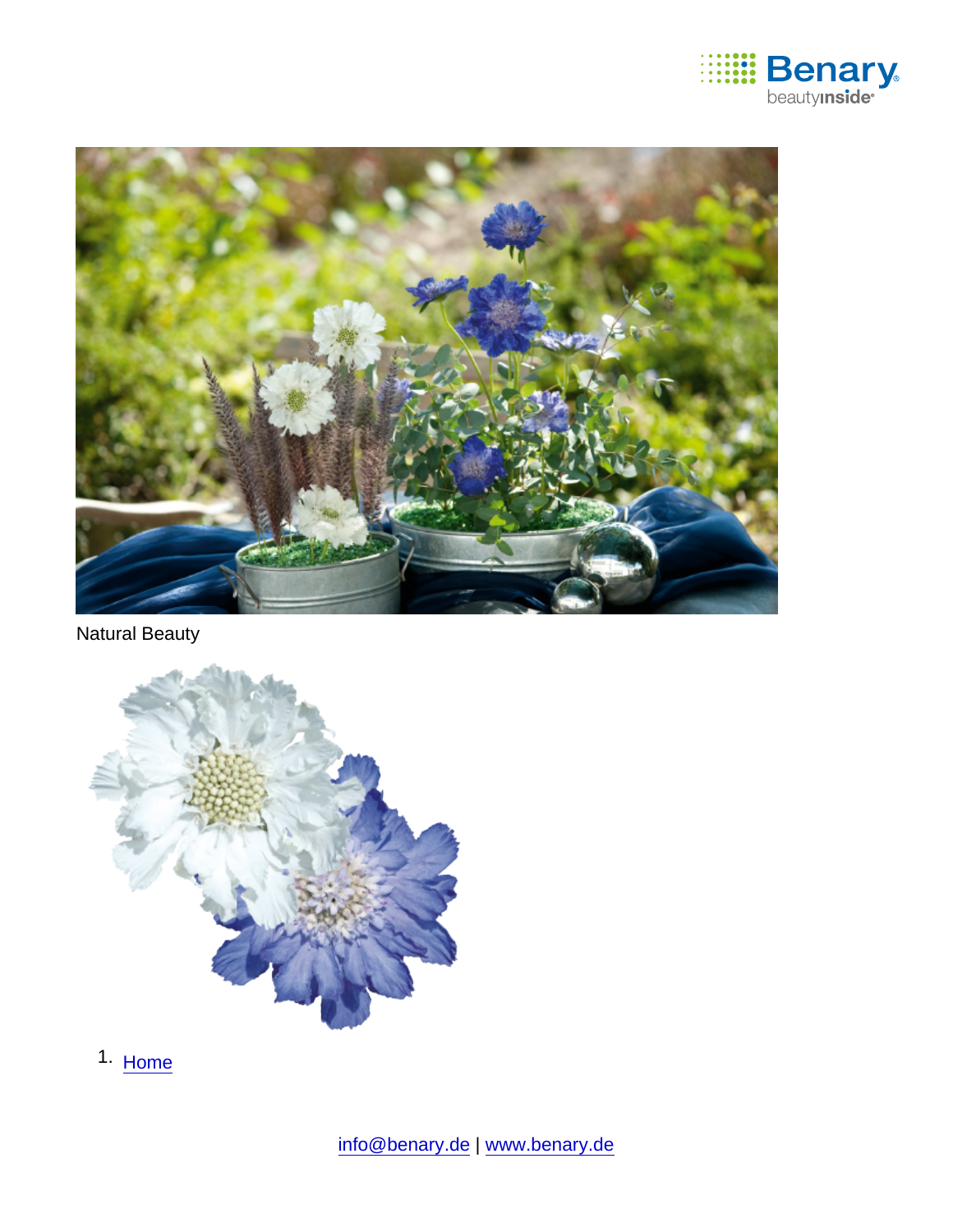

#### Scabiosa caucasica

# Fama®

- Huge, delicate blooms
- Available in Blue or White
- FastraX perennial flowers the first year without vernalization
- 15 25 flower stems the first year!

**[Bookmark](https://www.benary.com/flag/flag/product/6267?destination&token=oyOvM40JBHPSuLcjjpXHzmiMy9nF7CpNWsneFdKJYRs)** [Recommend](mailto:?subject=Benary Scabiosa caucasica &body=https://www.benary.com/print/pdf/node/6267) Print Crop Time Spring: 15 - 20 weeks **Height** 22 ? / 55 cm Exposure Sun - Partial shade Seed Form Raw Seed, BeGreen Coating Heat Zone 9 - 5 Hardiness Zone 12 - 8 Best Uses Bedding, Cutflower

## Culture guide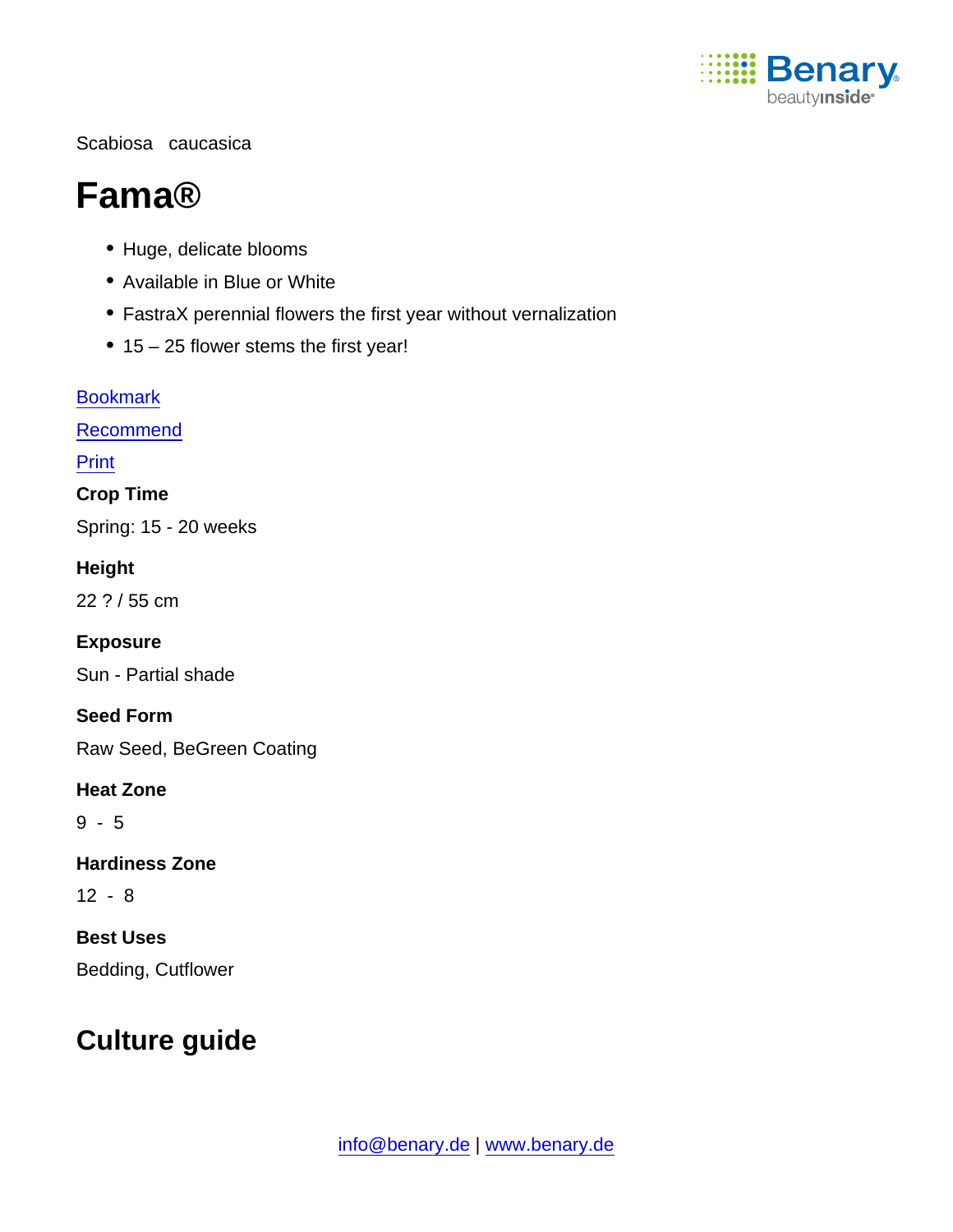

### Usage

Cut flower, pots, container and landscape perennial; attracts bees and butterflies

Sowing method

1-2 seeds per plug

#### **Germination**

Stage 1 (10-18 days)

#### Growing on

Transplant plugs after 6-7 weeks. Maintain temperatures of 60-65 °F (15-18 °C). Lower temperatures cause premature flowering and poor garden performance. Fertilize at 150-200 ppm nitrogen. For cut flower production, space Fama at 16 x 20" (40 x 50 cm) between plants. Cuts can be harvested for 3 consecutive years. Cut at bud stage or half-open stage.

#### **Media**

Use a well-drained, growing substrate, 1,5-3 kg/m<sup>3</sup> complete balanced fertilizer, 0-2 kg/m<sup>3</sup> slow release fertilizer (3-9 months), iron-chelate, micronutrients, pH 5.8-6.5. Field: loamy sandy to sandy humus soils with good drainage and good nutrition levels. Standard fertilization: 80-100 g/m2 of a slow release fertilizer.

#### **Temperature**

Grow at 12-15 °C or outdoors. Overwinter indoors frost free at 3-5 °C.

#### **Fertilization**

Moderate fertilization levels are required. Fertilize the crop weekly with 130-150 ppm nitrogen (at 2 kg/m<sup>3</sup> slow release fertilizer in substrate), using a complete balanced fertilizer. Don't fertilize after mid September. In spring fertilize 150-200 ppm nitrogen of a potassium balanced fertilizer (N: K?O-ratio: 1:1,5). Prevent magnesium deficiency by applying magnesium sulphate